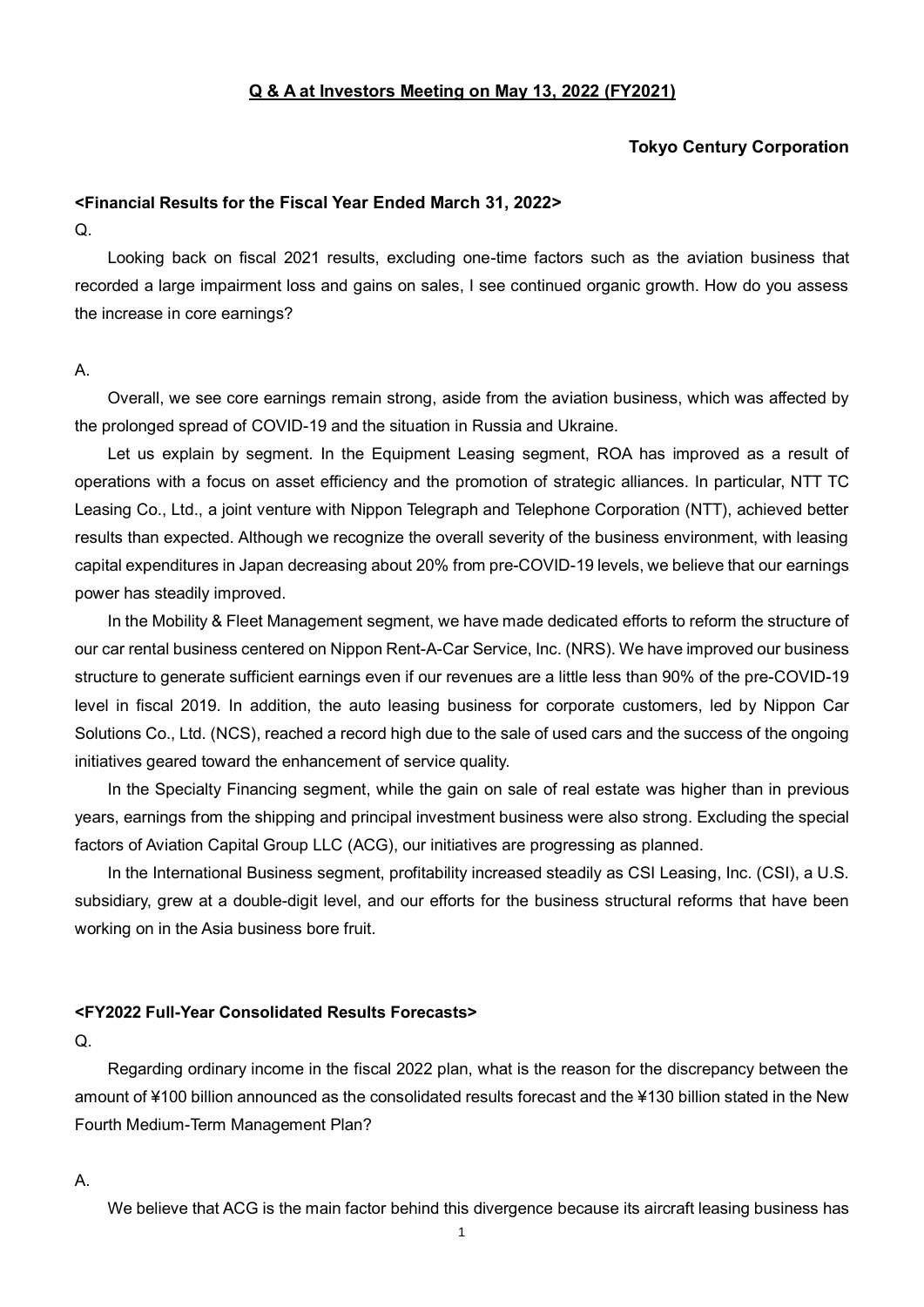yet to fully recover. Besides, we factor in market risks such as a rise in interest rates in the U.S. dollar and an increase in the cost of funds due to a shift to long-term funding. We consider our businesses other than ACG to make progress as expected.

### **<Management Strategy>**

## **1. Business Environment**

#### $\Omega$ .

What impact will changes in the macro-environment, such as the supply chain, rising interest rates, and a weak yen, have on Tokyo Century's business?

### A.

We are paying close attention to the stagnation of the supply chain, primarily in semiconductors, in terms of handling goods such as PCs and cars in the leasing business. On the other hand, Tokyo Century's business has considerable earnings opportunities associated with the reuse of products. Therefore, we would like to consider this a positive factor for our business performance.

As for rising interest rates, particularly in the U.S., the unhedged portion of foreign currency funding is expected to be affected. However, this impact has already been taken into consideration to a certain extent in the full-year results forecast for fiscal 2022.

### Q.

What are the pipelines and business areas that can reaccelerate earnings growth?

### A.

Basically, we will continue our seven pillars of business strategies (aviation business centered on ACG, auto business centered on NRS, collaboration with NTT, real estate business, environment and energy businesses, collaboration with Advantage Partners Group, and global business centered on CSI) that we have stated. Amongst them, ACG and NRS were significantly affected by COVID-19. However, given the current situation where a V-shaped recovery of NRS with a view to renewing its peak to date is not far in the future, we believe that the top priority is how to revive ACG. At present, we expect ACG to recover to its pre-COVID-19 level profitability around 2024 to 2025. Furthermore, in terms of long-term recovery of its earnings base, ACG is forging ahead with new investments, such as announcing an order for 60 next-generation aircraft, for which demand is expected to be high, at the end of December last year. In addition, we are looking forward to the contribution to earnings from large-scale urban development projects in the real estate business and further acceleration of collaboration with NTT; therefore, we will strive for a growth path going forward.

### **2. Car Rental Business**

Q.

Amid the COVID-19 pandemic, the number of vehicles owned has decreased. However, will the current number of vehicles be sufficient if the number of foreign visitors increases shortly due to the reopening to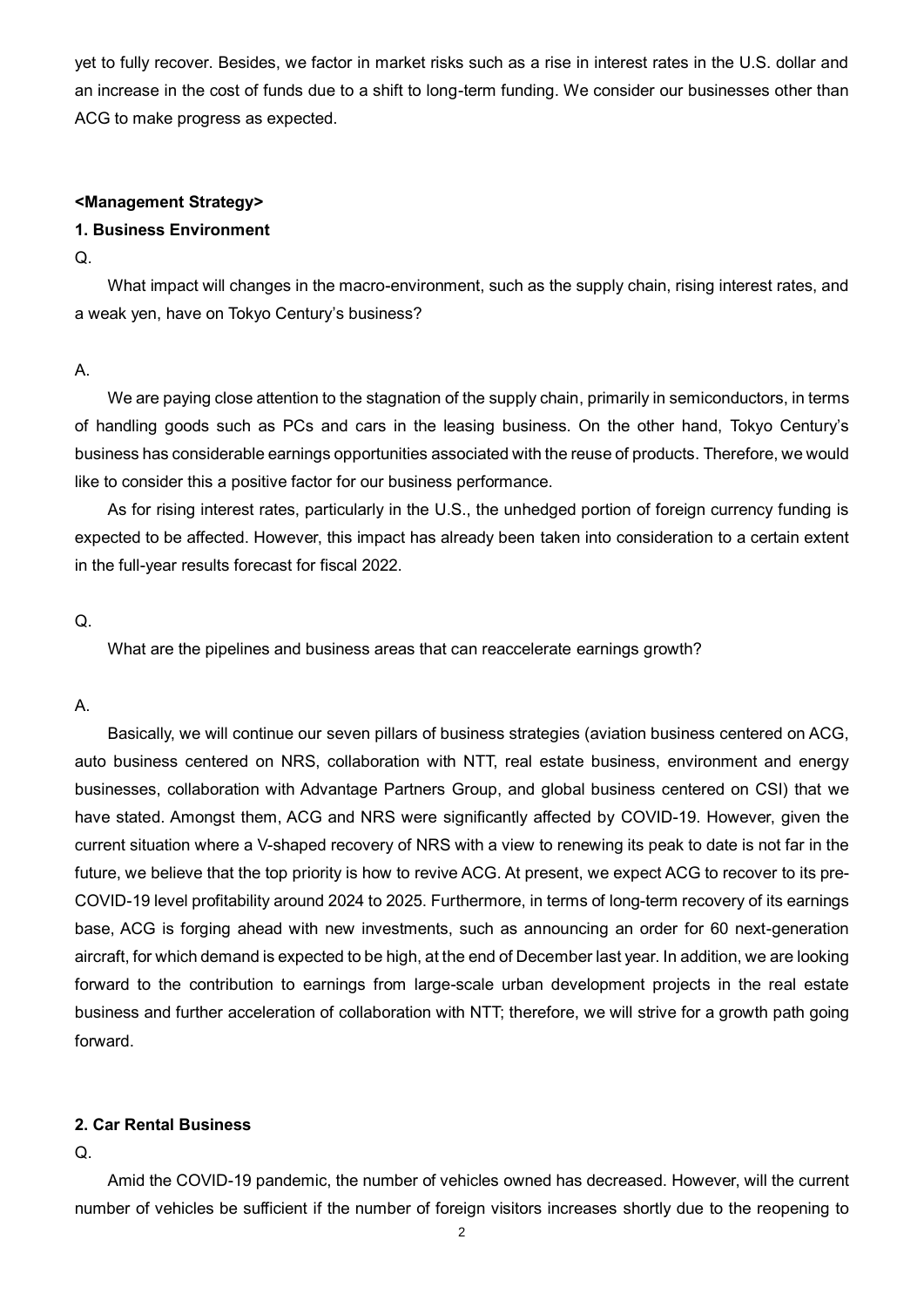A.

Before the outbreak of COVID-19, NRS had a fleet of around 47,000 vehicles. During the pandemic, they were temporarily reduced to around 42,000; however, considering that demand will recover, we have already made arrangements to increase the number of vehicles, and we believe we are able to respond to customers' needs as necessary.

## **3. Aviation Business**

## Q.

Of about \$600 million in exposure to Russia, \$380 million for the eight owned aircraft will be recorded as an extraordinary loss in fiscal 2022 results. Please explain why you are not recording a loss on the provision for financing and loan guarantees of the remaining about \$200 million.

# A.

We would like to refrain from giving details on individual transactions, and we hope that you understand that we have taken appropriate measures in accounting.

# $Q<sub>1</sub>$

Concerning the insurance on aircraft for Russian airlines, I assume that war may be a cause for exemption. Please tell us the status of negotiations with insurance companies regarding payment.

## A.

We would like to refrain from commenting on the status of discussions with insurance companies. Your understanding is appreciated.

# Q.

In light of the prolonged COVID-19 pandemic and the impairment loss on aircraft leased to Russia, please tell us about the possibility of the impairment loss on goodwill that Tokyo Century recorded at the acquisition of ACG.

## A.

We regard the impairment of the aircraft to Russia as a transient factor, so we do not assume that it will be immediately judged as an impairment of goodwill. We cannot eliminate the risk of a deterioration in the business environment, such as a further prolongation of COVID-19. However, we have made our decision based on the assumption that the pandemic will be brought to an end and calm down to a certain extent, and progress will be made in line with the aviation market recovery scenario announced by the International Air Transport Association (IATA).

## Q.

What is ACG's funding environment?